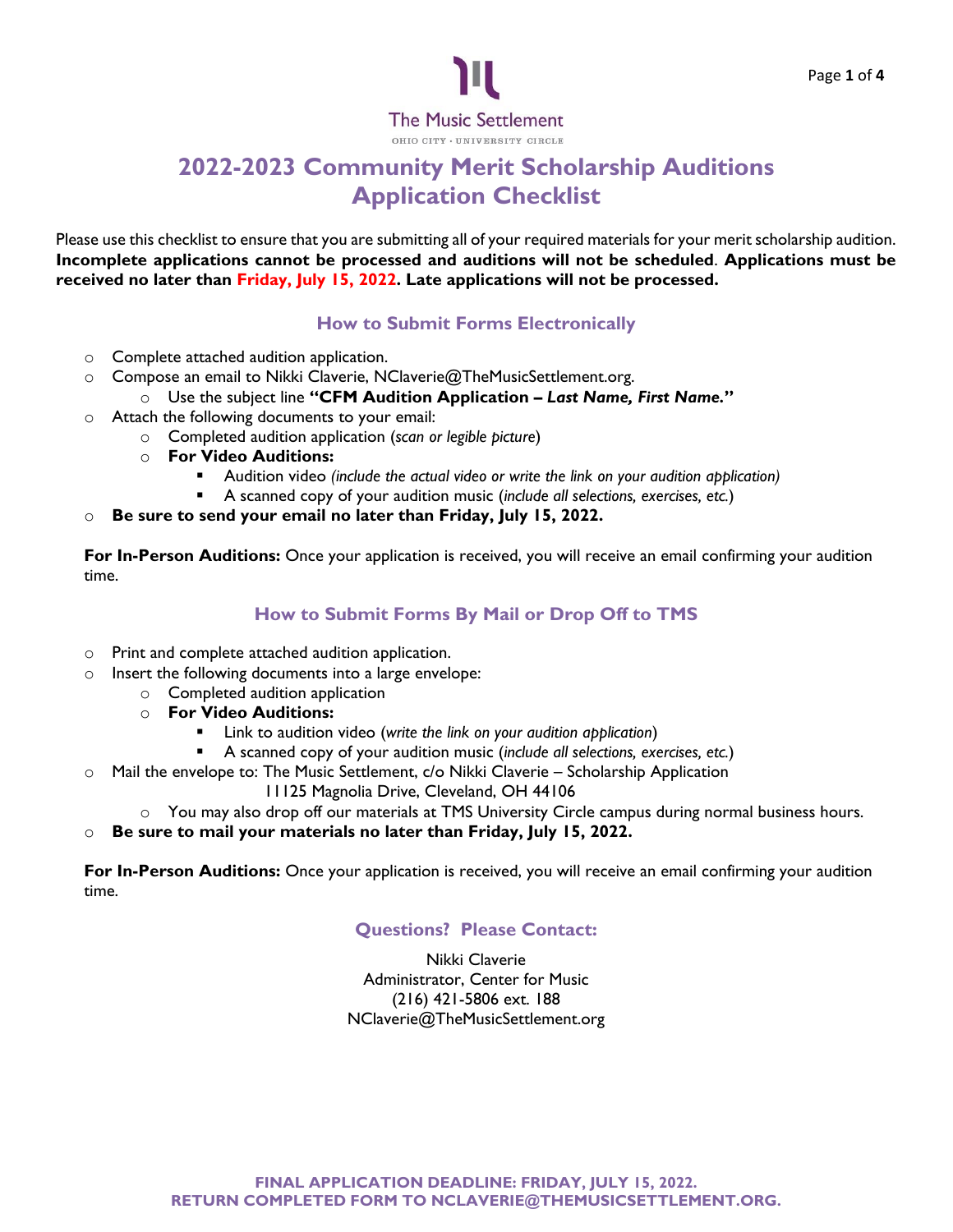

# **2022-2023 Community Merit Scholarship Audition Application Audition Date: Thursday, July 28, 2022**

These merit scholarship auditions are open to students of all ages from the community who wish to participate in music programming at The Music Settlement ("TMS"). **Auditions are available for traditional private music lessons, our J@MS Program (Jazz at the Music Settlement), and Rock & Pop Academy.** Students interested in auditioning for multiple scholarships must complete a separate application for each scholarship, as separate audition times will be scheduled.

Students awarded merit scholarships must be enrolled at TMS for the entire 2022-2023 school year. Scholarships will be applied towards 2022-2023 tuition. Recipients will be notified by email with additional award information. Students awarded scholarships must complete a series of requirements during the school year, which may include performing for TMS, writing a thank you letter to their donors, and fulfilling a service requirement.

# **To Be Completed by the Adult Student or Guardian (Please print legibly)**

| Student Name (Last, First): 12022                                                                                                                                                                                                    |                                                                                                                  |                 |
|--------------------------------------------------------------------------------------------------------------------------------------------------------------------------------------------------------------------------------------|------------------------------------------------------------------------------------------------------------------|-----------------|
|                                                                                                                                                                                                                                      |                                                                                                                  |                 |
|                                                                                                                                                                                                                                      |                                                                                                                  |                 |
|                                                                                                                                                                                                                                      |                                                                                                                  |                 |
| If Under 18, Guardian Phone: (Call 2018) [2018] [2018] [2018] [2018] [2018] [2019] [2018] [2019] [2019] [2019] [                                                                                                                     |                                                                                                                  |                 |
|                                                                                                                                                                                                                                      |                                                                                                                  |                 |
|                                                                                                                                                                                                                                      |                                                                                                                  |                 |
|                                                                                                                                                                                                                                      |                                                                                                                  |                 |
| <b>Preferred TMS Campus for In-Person Lessons (select one): <math>\bigcirc</math> University Circle</b>                                                                                                                              |                                                                                                                  | O Ohio City     |
|                                                                                                                                                                                                                                      |                                                                                                                  |                 |
| I am auditioning for (check all that apply):                                                                                                                                                                                         | O Traditional Lessons O J@MS Program O Rock & Pop Academy                                                        |                 |
|                                                                                                                                                                                                                                      | <b>Audition Repertoire</b><br>Refer to the audition requirements on page 4 and list all required elements below. |                 |
| <b>Title of Work</b>                                                                                                                                                                                                                 | Movement/Opus                                                                                                    | <b>Composer</b> |
| <u>I. Communication in the communication of the communication of the communication of the communication of the communication of the communication of the communication of the communication of the communication of the communic</u> |                                                                                                                  |                 |
| 2.                                                                                                                                                                                                                                   |                                                                                                                  |                 |
|                                                                                                                                                                                                                                      |                                                                                                                  |                 |
|                                                                                                                                                                                                                                      |                                                                                                                  |                 |
|                                                                                                                                                                                                                                      | <b>ALMOST DONE</b><br><b>AUDITION SCHEDULING DETAILS ON NEXT PAGE.</b>                                           |                 |
| RETURN COMPLETED FORM TO NCLAVERIE@THEMUSICSETTLEMENT.ORG.                                                                                                                                                                           | FINAL APPLICATION DEADLINE: FRIDAY, JULY 15, 2022.                                                               |                 |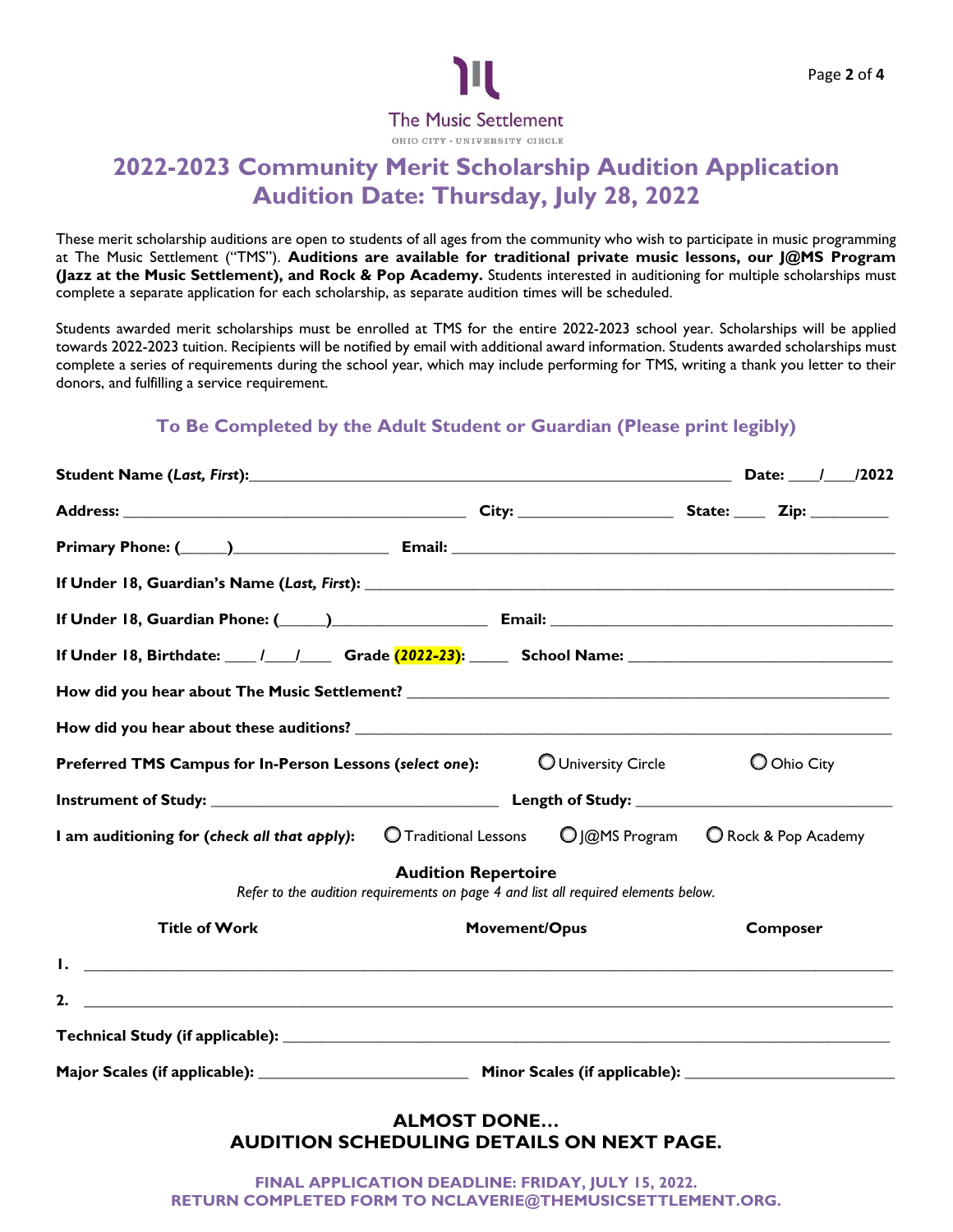## **Audition Scheduling**

Students have the option of attending an in-person audition at The Music Settlement or submitting an audition video. Please review the details below then decide if you would prefer to audition in-person or by video.

## **IN-PERSON AUDITION PROTOCOLS**

Auditions are a maximum of 10 minutes (15 minutes for percussion due to multiple instruments). Students will be assigned a specific time slot and should arrive at The Music Settlement at least 10 minutes early. Warm up rooms will be available for shared use. **All students must bring three (3) copies of their sheet music.**

Guests will not be permitted to observe the audition and may wait either in their vehicle or sit in one of our lounges. In accordance with our current COVID-19 policies, face masks are optional, but recommended. All vocalists **must** wear a face mask at all times, including during the actual audition. Brass players must bring a bell cover for their instrument and a receptacle with a disposable liner for emptying their spit valve. (Any changes to these policies will be communicated by email prior to the audition date.)

#### **TMS VIDEO SUBMISSION REQUIREMENTS**

Audition videos may not exceed 10 minutes. Videos must be framed horizontally (side-to-side) and must be recorded in one take – no editing is permitted. Please introduce yourself and state the names of your pieces and rudiments before performing them. You may perform acapella or with accompaniment (either live or a prerecorded track). Videos can be submitted by email attachment or by uploading the video online (e.g., YouTube, Google Drive, Dropbox, WeTransfer) and writing the video link below. **Students must also submit a copy of their sheet music.**

#### **Please select your audition preference** *(choose only one option)***:**

| <b>Audition Type</b>                 | Date & Time                                                 | <b>Location</b>                                                                               |
|--------------------------------------|-------------------------------------------------------------|-----------------------------------------------------------------------------------------------|
| <b>IN-PERSON</b><br><b>AUDITIONS</b> | Thursday, July 28, 2022<br>3:00 pm $- 7:00$ pm*             | <b>TMS University Circle, Glick Recital Hall</b><br>11125 Magnolia Drive, Cleveland, OH 44106 |
| <b>VIDEO</b><br><b>AUDITION</b>      | <b>Submission Deadline:</b><br><b>Friday, July 15, 2022</b> | <b>Audition Video Link:</b>                                                                   |

\**If you requested an in-person audition, you will receive an email with your assigned audition time. Times are provided on a first come, first served basis. We cannot guarantee you a precise time. Auditions are a maximum of 10 minutes (15 minutes for percussion due to multiple instruments).*

*If there is an approximate time frame when you wish to audition, please indicate it here:* 

### **Acknowledgement**

By signing, I acknowledge that the information I have provided above is true and accurate to the best of my knowledge. If attending an in-person audition, I agree to adhere to The Music Settlement's COVID-19 policies as stated above.

 $\frac{1}{2}$  ,  $\frac{1}{2}$  ,  $\frac{1}{2}$  ,  $\frac{1}{2}$  ,  $\frac{1}{2}$  ,  $\frac{1}{2}$  ,  $\frac{1}{2}$  ,  $\frac{1}{2}$  ,  $\frac{1}{2}$  ,  $\frac{1}{2}$  ,  $\frac{1}{2}$  ,  $\frac{1}{2}$  ,  $\frac{1}{2}$  ,  $\frac{1}{2}$  ,  $\frac{1}{2}$  ,  $\frac{1}{2}$  ,  $\frac{1}{2}$  ,  $\frac{1}{2}$  ,  $\frac{1$ 

Adult Student or Parent/Guardian Print Adult Student or Parent/Guardian Signature Date

### **STUDENT REMINDERS:**

Students auditioning by video **MUST** submit a copy of their sheet music along with their application. Students auditioning in person **MUST** bring three (3) copies of their sheet music to the audition.

**FINAL APPLICATION DEADLINE: FRIDAY, JULY 15, 2022. RETURN COMPLETED FORM TO NCLAVERIE@THEMUSICSETTLEMENT.ORG.**